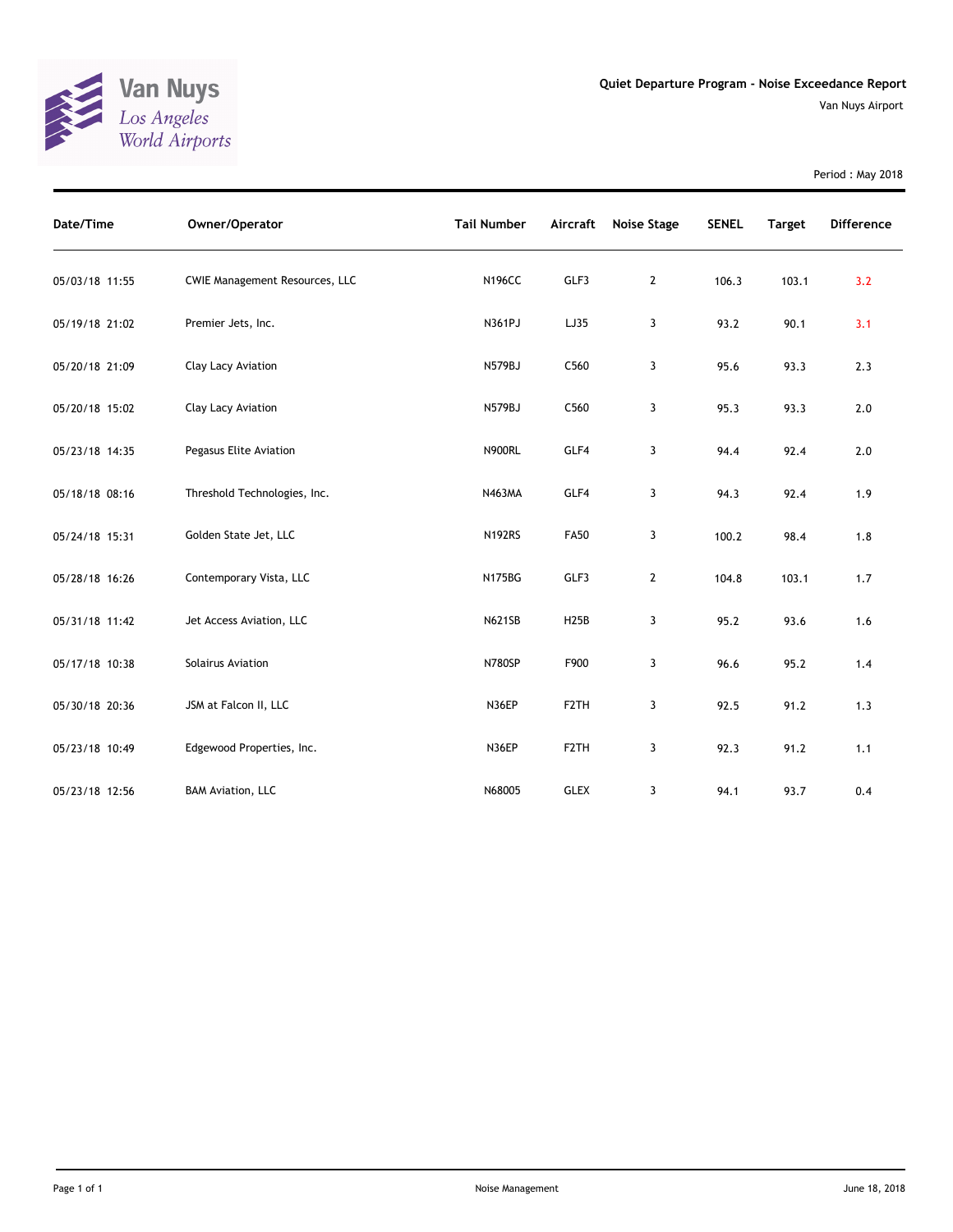

Period : May 2018

| Owner/Operator                        | <b>Departures Exceeding</b><br><b>Target Noise Level</b> | <b>Total Southbound</b><br>Jet Departures |
|---------------------------------------|----------------------------------------------------------|-------------------------------------------|
| Clay Lacy Aviation                    | $\mathbf{2}$                                             | 208                                       |
| <b>CWIE Management Resources, LLC</b> | $\mathbf{1}$                                             | $\mathbf{1}$                              |
| JSM at Falcon II, LLC                 | $\mathbf{1}$                                             | $\mathbf{1}$                              |
| <b>BAM Aviation, LLC</b>              | 1                                                        | $\mathbf{2}$                              |
| Contemporary Vista, LLC               | 1                                                        | $\mathbf{2}$                              |
| Edgewood Properties, Inc.             | 1                                                        | $\mathbf{2}$                              |
| Premier Jets, Inc.                    | 1                                                        | $\mathbf{2}$                              |
| Jet Access Aviation, LLC              |                                                          | 3                                         |
| Threshold Technologies, Inc.          |                                                          | 3                                         |
| Golden State Jet, LLC                 |                                                          | 24                                        |
| Solairus Aviation                     |                                                          | 29                                        |
| Pegasus Elite Aviation                | 1                                                        | 52                                        |
| 415NG LLC                             | 0                                                        | $\mathbf{1}$                              |
| 5664 Chalon, LLC                      | 0                                                        | 1                                         |
| 650 Leasing, LLC                      | 0                                                        |                                           |
| 6500, LLC                             | 0                                                        |                                           |
| 711 CODY INC                          | 0                                                        |                                           |
| 782 Partners, LLC                     | 0                                                        |                                           |
| Acabel, LLC                           | 0                                                        |                                           |
| Ace Aviation Services Corporation     | 0                                                        |                                           |
| Acme Aviation, LLC                    | 0                                                        |                                           |
| Across                                | 0                                                        |                                           |
| Aero Care Medical Transport System    | 0                                                        |                                           |
| Aero Eclipse, LLC                     | 0                                                        |                                           |
| Aero Jet Services, LLC                | 0                                                        |                                           |
| Aero Way, Inc.                        | 0                                                        |                                           |
| Aerofly SA de CV                      | 0                                                        |                                           |
| Aeromonky, SA de CV                   | 0                                                        |                                           |
| AF Equity Partners, LLC               | 0                                                        |                                           |
| AFS Group LLC                         | 0                                                        |                                           |
| Air Clayco, Inc.                      | 0                                                        |                                           |
| Air Eagle, LLC                        | 0                                                        | 1                                         |
| Air Troxel, LLC                       | 0                                                        | 1                                         |
| Air7, LLC                             | 0                                                        |                                           |
| Aircraft 22 Company, LLC              | 0                                                        | 1                                         |
| Airspeed Holdings, LLC                | 0                                                        | 1                                         |
| AJM Air, LLC                          | 0                                                        |                                           |
| Al Dodds Aviation, Inc.               | 0                                                        |                                           |
| Alexander Aviation, LLC               | 0                                                        | 1                                         |
| Allard Air Services, Inc.             | 0                                                        | $\mathbf{1}$                              |

The Van Nuys Airport Fly Friendly - Quiet Departure Program asks that operators of jet aircraft use manufacturer's or NBAA quiet departure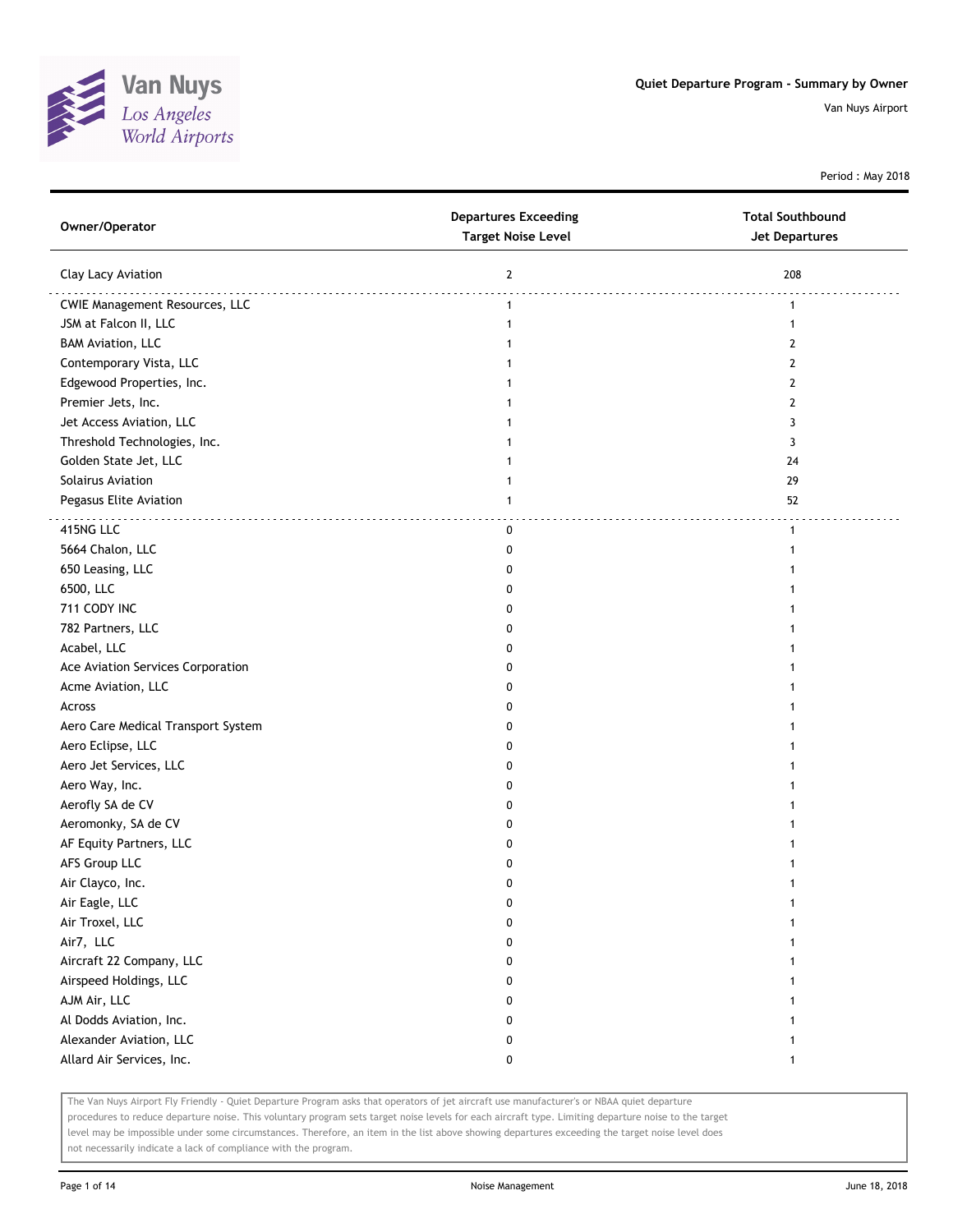

Period : May 2018

| Owner/Operator                        | <b>Departures Exceeding</b><br><b>Target Noise Level</b> | <b>Total Southbound</b><br><b>Jet Departures</b> |
|---------------------------------------|----------------------------------------------------------|--------------------------------------------------|
| Allen Systems Group, Inc.             | 0                                                        |                                                  |
| Altria Client Services Inc            | 0                                                        |                                                  |
| American Jet International Corp.      | 0                                                        |                                                  |
| American Jet Management               | 0                                                        |                                                  |
| American Renal Aviation, LLC          | 0                                                        |                                                  |
| Anderson Air, Ltd.                    | 0                                                        |                                                  |
| Angelina Air, Inc.                    | 0                                                        |                                                  |
| ARS Air, LLC                          | 0                                                        |                                                  |
| ATP AIRCRAFT 4 LLC                    | 0                                                        |                                                  |
| Aurora Jet Partners                   | 0                                                        |                                                  |
| Automotive Fleetserve, LLC            | 0                                                        |                                                  |
| Avcenter, Inc.                        | 0                                                        |                                                  |
| Avista Corporation                    | 0                                                        |                                                  |
| Awaiting Documentation                | 0                                                        |                                                  |
| Baker Aviation, LLC                   | 0                                                        |                                                  |
| Bank of America, N.A.                 | 0                                                        |                                                  |
| Blue Vista, LLC                       | 0                                                        |                                                  |
| Bluebird Owner, LLC                   | 0                                                        |                                                  |
| <b>Bluelink Jets AB</b>               | 0                                                        |                                                  |
| <b>Brandis Aircraft</b>               | 0                                                        |                                                  |
| Branson Aircraft, LLC                 | 0                                                        |                                                  |
| Business Aviation Solutions Pty. Ltd. | 0                                                        |                                                  |
| C & D Aviation, LLC                   | 0                                                        |                                                  |
| Calvin Klein Studio, LLC              | 0                                                        |                                                  |
| Canyon Gate Flight Services           | 0                                                        |                                                  |
| Capital Challenge, LLC                | 0                                                        |                                                  |
| CCF Brands, LLC                       | 0                                                        |                                                  |
| Centaero Aviation                     | 0                                                        |                                                  |
| Central Missouri Aviation, Inc        | 0                                                        |                                                  |
| Century Communities, Inc.             | 0                                                        |                                                  |
| CH Management Services, LLC           | 0                                                        |                                                  |
| Chartright Air, Inc.                  | 0                                                        |                                                  |
| Cinco Air Charter, LLC                | U                                                        |                                                  |
| Cirrus GAS 4, LLC                     | 0                                                        |                                                  |
| Citadel Panda Express, Inc.           | 0                                                        |                                                  |
| CITCO Group                           | 0                                                        |                                                  |
| Clear Channel Communication, Inc.     | 0                                                        |                                                  |
| ConocoPhillips Co                     | 0                                                        |                                                  |
| Consolidated Investment Group, LLC    | 0                                                        |                                                  |
| Consolidated Press Holdings, Ltd.     | 0                                                        |                                                  |
| Constellation Productions, Inc.       | 0                                                        |                                                  |

The Van Nuys Airport Fly Friendly - Quiet Departure Program asks that operators of jet aircraft use manufacturer's or NBAA quiet departure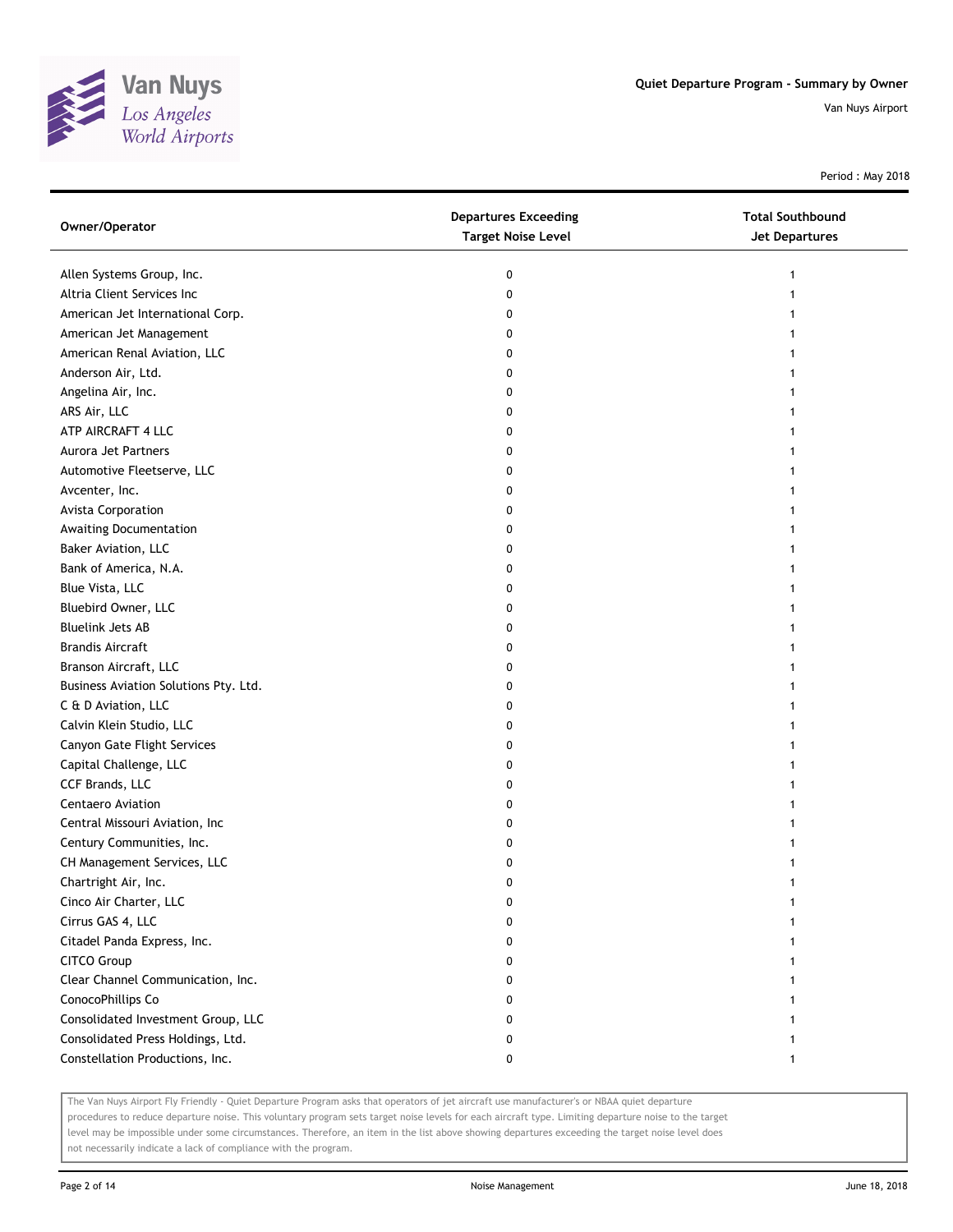

Period : May 2018

| Owner/Operator                             | <b>Departures Exceeding</b><br><b>Target Noise Level</b> | <b>Total Southbound</b><br><b>Jet Departures</b> |
|--------------------------------------------|----------------------------------------------------------|--------------------------------------------------|
| Corporate Air, LLC                         | 0                                                        | 1                                                |
| Corporate Aircraft Management, Inc.        | 0                                                        |                                                  |
| Corporate Eagle Management Services, Inc   | 0                                                        |                                                  |
| Corporate Flight Management, Inc.          | 0                                                        |                                                  |
| Craig Air, LLC                             | 0                                                        |                                                  |
| Crestmont 65, LLC                          | 0                                                        |                                                  |
| Custom Jet Charters, LLC                   | 0                                                        |                                                  |
| CVG Logistics, LLC                         | 0                                                        |                                                  |
| Daggett Investment Corporation, LLC        | 0                                                        |                                                  |
| Dassault Falcon Jet Corporation            | 0                                                        |                                                  |
| DeBartolo Property Group Flight Department | 0                                                        |                                                  |
| Delta Sierra Aviation I, LLC               | 0                                                        |                                                  |
| Delux Public Charter, LLC                  | 0                                                        |                                                  |
| DeVasi Air, Inc.                           | 0                                                        |                                                  |
| Disney Aviation Group                      | 0                                                        |                                                  |
| Dole Foods Flight Operations, Inc.         | 0                                                        | 1                                                |
| DP64, LLC                                  | 0                                                        | 1                                                |
| Dragon Leasing Corporation                 | 0                                                        |                                                  |
| Dream Toy, LLC                             | 0                                                        |                                                  |
| Dubin & Co., LP                            | 0                                                        |                                                  |
| EA Mac, LLC                                | 0                                                        |                                                  |
| Earth Star, Inc.                           | 0                                                        |                                                  |
| Echo Leasing, LLC                          | 0                                                        |                                                  |
| Elite Air, Inc.                            | 0                                                        |                                                  |
| Elite Aviation, LLC                        | 0                                                        |                                                  |
| Emanon Aviation, Inc.                      | 0                                                        | 1                                                |
| Encore Flight School                       | 0                                                        | 1                                                |
| ERA HELICOPTERS LLC                        | 0                                                        |                                                  |
| Ernie Ball, Inc.                           | 0                                                        |                                                  |
| ExcelAire Service, Inc.                    | 0                                                        |                                                  |
| ExecuJet Aviation Group                    | 0                                                        |                                                  |
| Executive Flight, Inc.                     | 0                                                        |                                                  |
| Executive Fliteways Inc                    | 0                                                        |                                                  |
| Fair Wind Air Charter                      | 0                                                        |                                                  |
| FAULKNER WILLIAM F                         | 0                                                        |                                                  |
| FJ900, Inc.                                | 0                                                        |                                                  |
| FK Air, LLC                                | 0                                                        |                                                  |
| FL Aviation Corp.                          | 0                                                        |                                                  |
| Fleet Unlimited, Inc.                      | 0                                                        |                                                  |
| Flight Options, LLC                        | 0                                                        |                                                  |
| Flightpath Charter Airways Inc.            | 0                                                        | $\mathbf{1}$                                     |

The Van Nuys Airport Fly Friendly - Quiet Departure Program asks that operators of jet aircraft use manufacturer's or NBAA quiet departure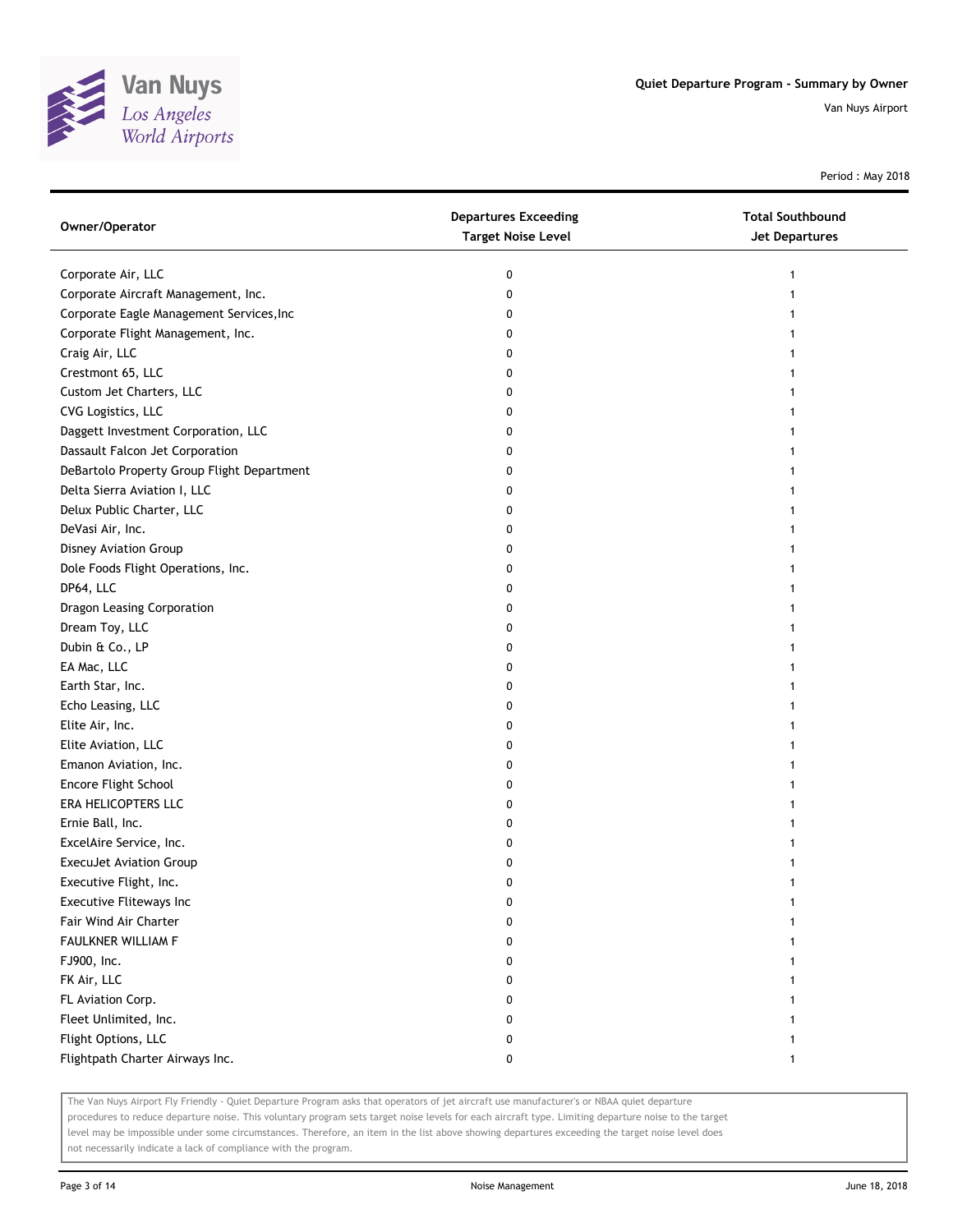

Period : May 2018

| Owner/Operator                              | <b>Departures Exceeding</b><br><b>Target Noise Level</b> | <b>Total Southbound</b><br>Jet Departures |
|---------------------------------------------|----------------------------------------------------------|-------------------------------------------|
| Flightworks                                 | 0                                                        | 1                                         |
| Flying Farmer, LLC                          | 0                                                        |                                           |
| Frayer Jets 1, LLC                          | 0                                                        |                                           |
| Ft. Mitchell Construction, LLC              | 0                                                        |                                           |
| FUGA, Inc.                                  | 0                                                        |                                           |
| Gama Aviation LLC                           | 0                                                        | 1                                         |
| Gemini Air Group, Inc.                      | 0                                                        | 1                                         |
| <b>General Electric Capital Corporation</b> | 0                                                        | 1                                         |
| GNLD International, LLC                     | 0                                                        |                                           |
| Golden State Air Charter, LLC               | 0                                                        |                                           |
| <b>GORELICK KENNETH B TRUSTEE</b>           | 0                                                        |                                           |
| GR Equipment Leasing, LLC                   | 0                                                        |                                           |
| Grady International, Inc.                   | 0                                                        |                                           |
| Green Chair Productions, Inc.               | 0                                                        |                                           |
| <b>Grossman Company Properties</b>          | 0                                                        |                                           |
| Harpo, Inc.                                 | 0                                                        |                                           |
| Harth Trading Establishment                 | 0                                                        | 1                                         |
| HB Aviation, LLC                            | 0                                                        |                                           |
| Her Honor, Inc.                             | 0                                                        |                                           |
| IMT Holdings Management Company, LLC        | 0                                                        |                                           |
| Irish Air, LLC                              | 0                                                        |                                           |
| Jet Aviation Business Jets, Inc.            | 0                                                        |                                           |
| Jet Logistics, Inc                          | 0                                                        |                                           |
| Jet Services, Inc.                          | 0                                                        |                                           |
| Jet-A, LLC                                  | 0                                                        |                                           |
| Jim Falk Lexus of Beverly Hills             | 0                                                        |                                           |
| Jordache, Ltd.                              | 0                                                        |                                           |
| JPMorgan Chase Bank, N.A.                   | 0                                                        |                                           |
| Justice Air, Inc.                           | 0                                                        |                                           |
| Kedec Services, LLC                         | 0                                                        |                                           |
| Kimbal Logistics, LLC                       | 0                                                        |                                           |
| King Aviation, LLC                          | 0                                                        |                                           |
| KMK Partners, LLC                           | 0                                                        |                                           |
| KTI, Inc.                                   | 0                                                        |                                           |
| KVAir, LLC                                  | 0                                                        |                                           |
| KW Flight, LLC                              | 0                                                        |                                           |
| L60 Aviation, LLC                           | 0                                                        | 1                                         |
| Landmark Aviation                           | 0                                                        |                                           |
| Leading Edge, LLC                           | 0                                                        |                                           |
| LJ60-318, LLC                               | 0                                                        |                                           |
| LML Properties, LLC                         | 0                                                        | 1                                         |

The Van Nuys Airport Fly Friendly - Quiet Departure Program asks that operators of jet aircraft use manufacturer's or NBAA quiet departure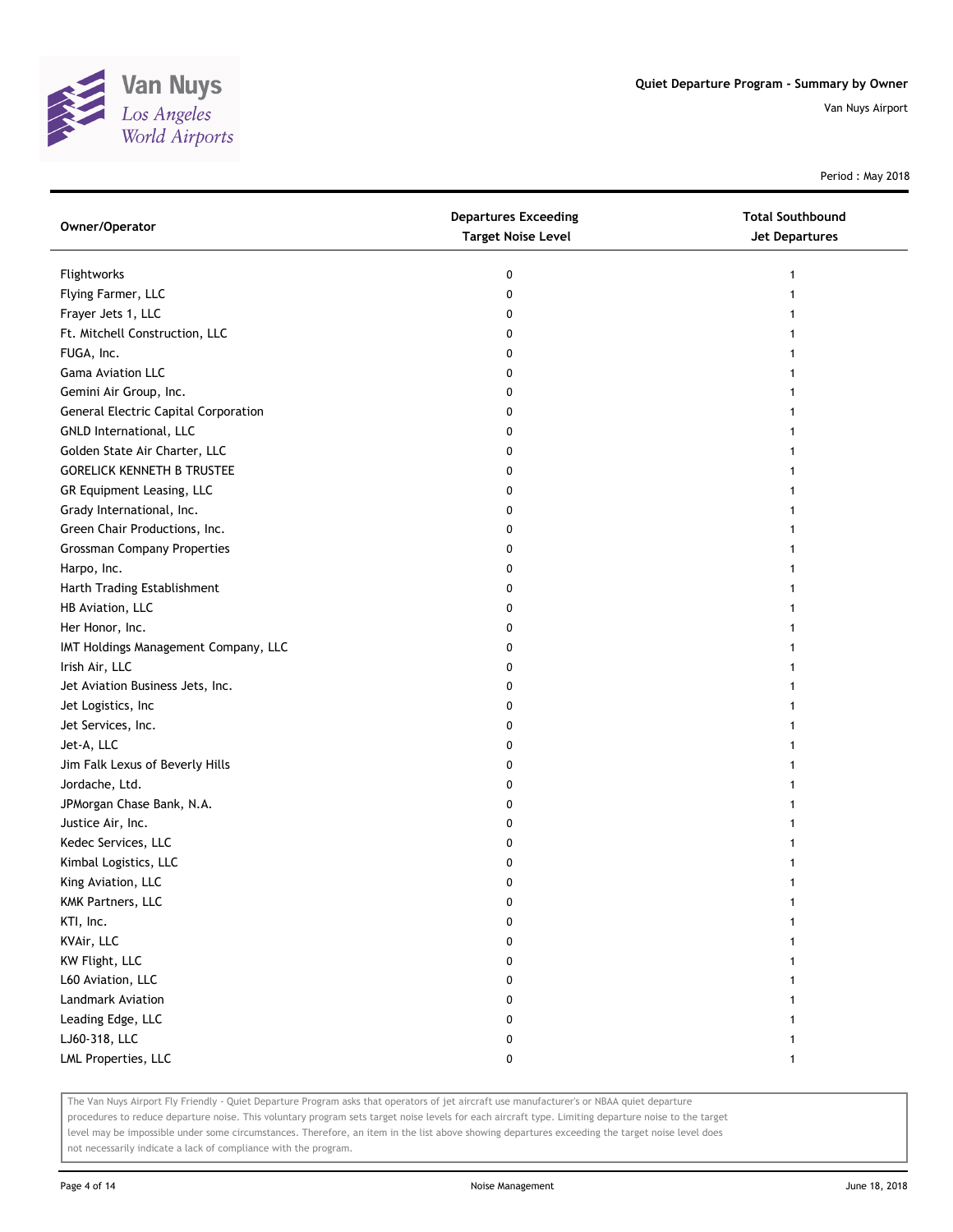

Period : May 2018

| Owner/Operator                       | <b>Departures Exceeding</b><br><b>Target Noise Level</b> | <b>Total Southbound</b><br><b>Jet Departures</b> |
|--------------------------------------|----------------------------------------------------------|--------------------------------------------------|
| Lofty Ventures, LLC                  | 0                                                        | 1                                                |
| London Air Services, Ltd.            | 0                                                        |                                                  |
| LS Air, LLC                          | 0                                                        |                                                  |
| M.D.C. Holdings, Inc.                | 0                                                        |                                                  |
| Maine Aviation Aircraft Charter, LLC | 0                                                        |                                                  |
| Majestic Jet, Inc.                   | 0                                                        |                                                  |
| Mattias Transport, LLC               | 0                                                        |                                                  |
| Maverick Air II, LLC                 | 0                                                        |                                                  |
| McBurlow Leasing Corp.               | 0                                                        | 1                                                |
| <b>McCombs Enterprises</b>           | 0                                                        |                                                  |
| McDougal, Sheryl                     | 0                                                        |                                                  |
| Memley Aviation                      | 0                                                        |                                                  |
| Merle Norman Cosmetics, Inc.         | 0                                                        |                                                  |
| Mission Air Support, Inc.            | 0                                                        |                                                  |
| Mizuho Corporate Bank (FBTC)         | 0                                                        |                                                  |
| MS600, LLC                           | 0                                                        |                                                  |
| Mustang 426NS, LLC                   | 0                                                        | 1                                                |
| My Pillow, Inc.                      | 0                                                        |                                                  |
| Myco Industries, Inc.                | 0                                                        | 1                                                |
| N324CH, LLC                          | 0                                                        |                                                  |
| N400XC Leasing, LLC                  | 0                                                        |                                                  |
| N484JH - II, LLC                     | 0                                                        |                                                  |
| N50HD LLC                            | 0                                                        |                                                  |
| N770CJ, LLC                          | 0                                                        | 1                                                |
| N963U LLC                            | 0                                                        |                                                  |
| Nationwide Mutual Insurance Company  | 0                                                        | 1                                                |
| NetJets Europe                       | 0                                                        | 1                                                |
| NetJets Europe, Ltd.                 | 0                                                        | 1                                                |
| NetJets, Inc.                        | 0                                                        | 1                                                |
| Newport Sea Pines, LLC               | 0                                                        |                                                  |
| <b>NEXjet Corporation</b>            | 0                                                        |                                                  |
| Northern Jet Management              | 0                                                        |                                                  |
| Northrop Grumman Corporation         | 0                                                        |                                                  |
| OK Equipment, Inc.                   | 0                                                        |                                                  |
| Omni Air Transport, LLC              | 0                                                        |                                                  |
| <b>ONEflight International</b>       | 0                                                        |                                                  |
| Oynx Jet Group                       | 0                                                        |                                                  |
| PICO CELLULAR COMMUNICATIONS         | 0                                                        |                                                  |
| Pittco Aviation, Inc.                | 0                                                        |                                                  |
| Pixwood Limited Partnership          | 0                                                        | 1                                                |
| Poppy Air, LLC                       | 0                                                        | $\mathbf{1}$                                     |

The Van Nuys Airport Fly Friendly - Quiet Departure Program asks that operators of jet aircraft use manufacturer's or NBAA quiet departure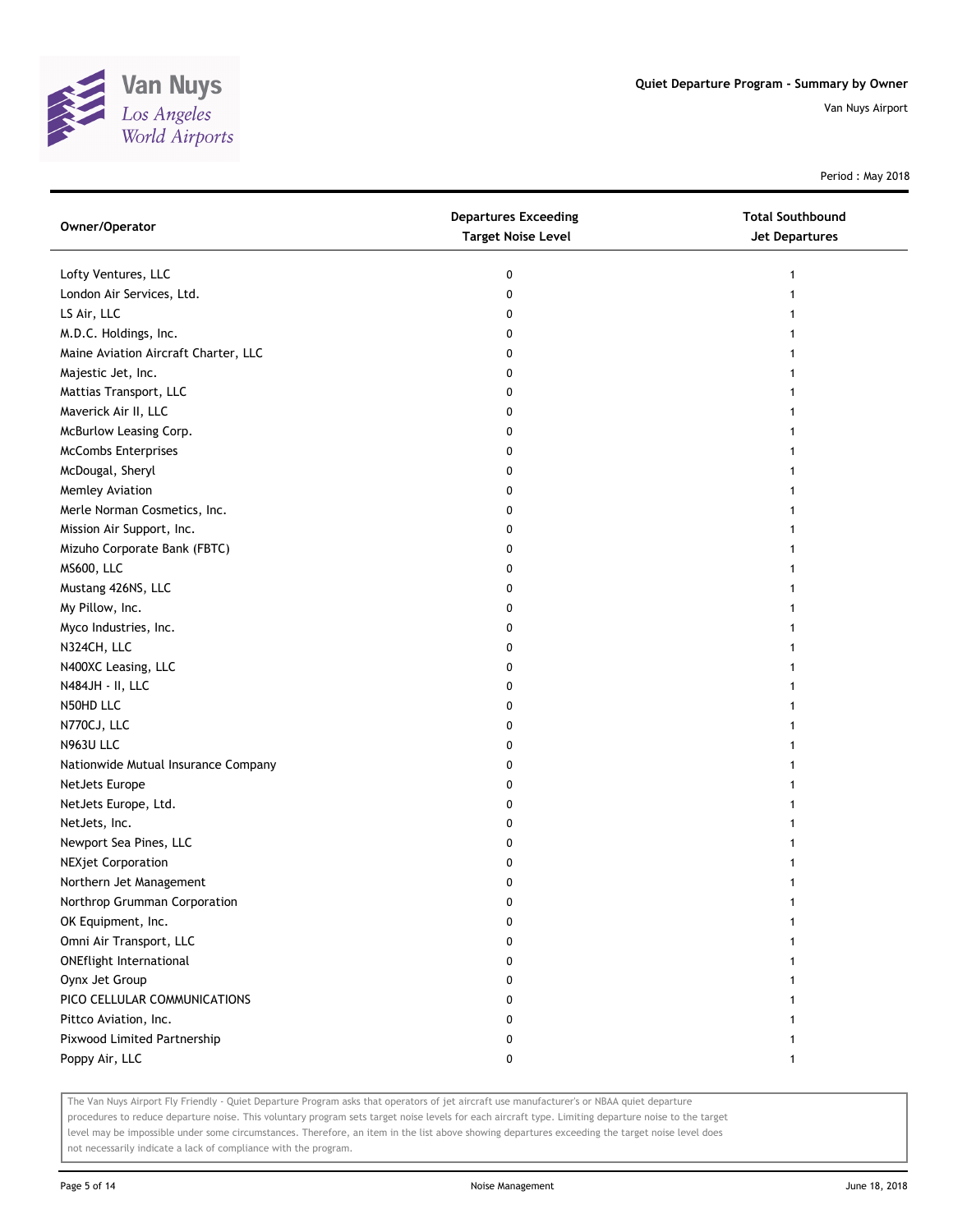

Period : May 2018

| Owner/Operator                     | <b>Departures Exceeding</b><br><b>Target Noise Level</b> | <b>Total Southbound</b><br><b>Jet Departures</b> |
|------------------------------------|----------------------------------------------------------|--------------------------------------------------|
| Premier Aircraft, LLC              | 0                                                        |                                                  |
| PYNG, LLC                          | 0                                                        |                                                  |
| QS Partners, LLC                   | 0                                                        |                                                  |
| R. J. Machine Company, Inc.        | 0                                                        |                                                  |
| R.O.P. Aviation, Inc.              | 0                                                        |                                                  |
| Radial Services, LLC               | 0                                                        |                                                  |
| Raynemen LLC                       | 0                                                        |                                                  |
| Red Hawk Properties, LLC           | 0                                                        |                                                  |
| Red Light Management               | 0                                                        |                                                  |
| <b>Redpoint Ventures</b>           | 0                                                        |                                                  |
| Rex Realty Company                 | 0                                                        |                                                  |
| Riava Investments, LLC             | 0                                                        |                                                  |
| Ridout Av, LLC                     | 0                                                        |                                                  |
| Rockwell Riverbend Properties, LLC | 0                                                        |                                                  |
| Roma 550, LLC                      | 0                                                        |                                                  |
| Ross Investments, Inc.             | 0                                                        |                                                  |
| Royal Air Freight, Inc.            | 0                                                        |                                                  |
| RPM Aviation Holdings, LLC         | 0                                                        |                                                  |
| SAF Flight, LLC                    | 0                                                        |                                                  |
| Sagaponack Aircraft, LLC           | 0                                                        |                                                  |
| SAMTEX (USA) INC                   | 0                                                        |                                                  |
| SB Companies, LLC                  | 0                                                        |                                                  |
| Servicios Aereos Across, SA de CV  | 0                                                        |                                                  |
| Sheffield, Bryan Scott             | 0                                                        |                                                  |
| Short Hills Aviation               | 0                                                        |                                                  |
| SIL-CON Air, LLC                   | 0                                                        |                                                  |
| Skybird Aviation                   | 0                                                        |                                                  |
| Sloan Capital Companies, LLC       | 0                                                        |                                                  |
| Smith, Frank Ford, Jr.             | 0                                                        |                                                  |
| Soarair Leasing, LLC               | 0                                                        |                                                  |
| South Aviation, Inc.               | 0                                                        |                                                  |
| Southern Glazer's Wine & Spirits   | 0                                                        |                                                  |
| Southern Palms Leasing, LLC        | o                                                        |                                                  |
| <b>SPX Corporation</b>             | 0                                                        |                                                  |
| Starflite Management Group, Inc.   | 0                                                        |                                                  |
| <b>Starlink Aviation</b>           | 0                                                        |                                                  |
| Stephens Institute                 | 0                                                        |                                                  |
| Stonehenge Management, LLC         | 0                                                        |                                                  |
| Stream Enterprises, LLC            | 0                                                        |                                                  |
| STRIB Holdings, LLC                | 0                                                        |                                                  |
| Suburban Motors Company, Inc.      | 0                                                        | 1                                                |

The Van Nuys Airport Fly Friendly - Quiet Departure Program asks that operators of jet aircraft use manufacturer's or NBAA quiet departure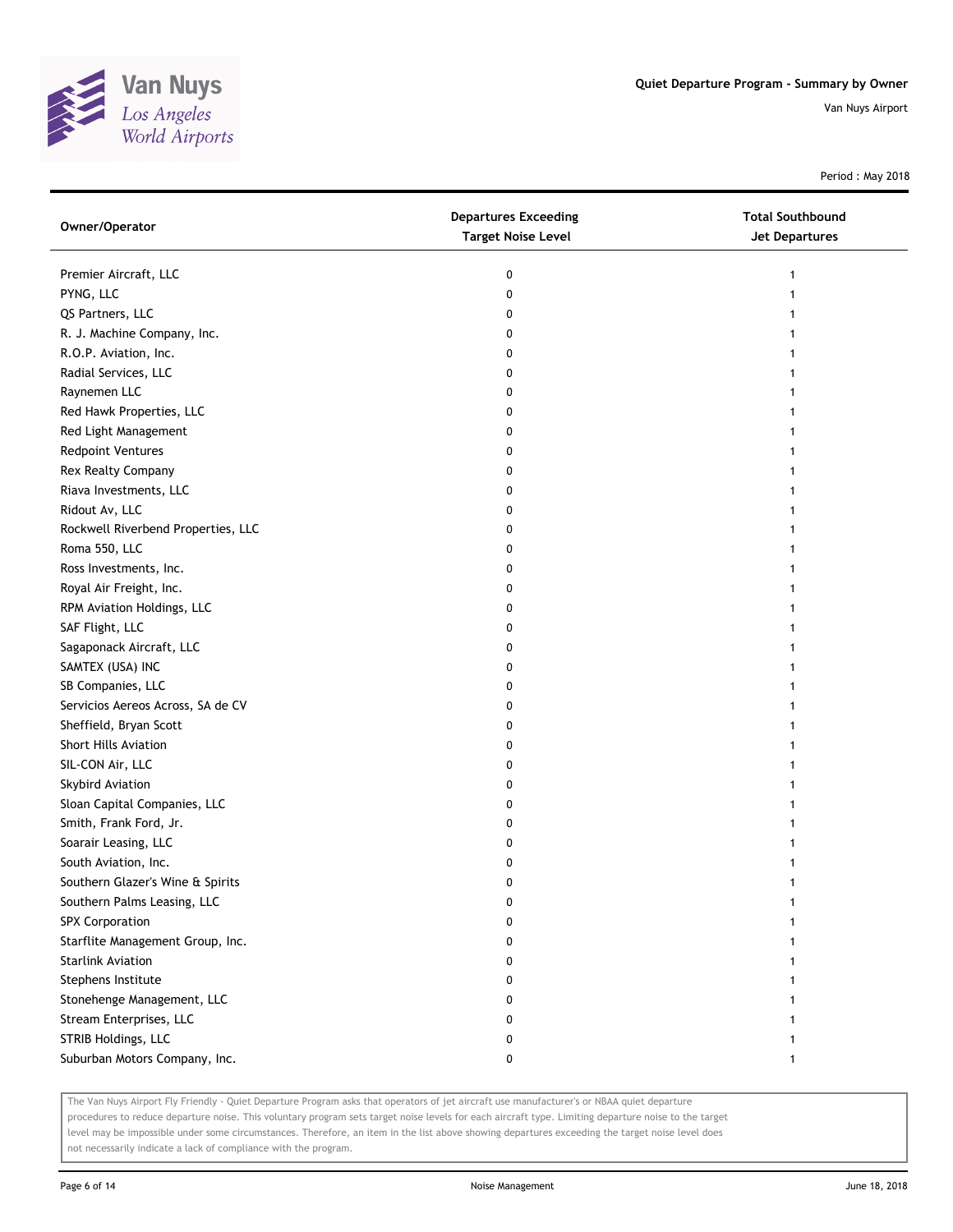

Period : May 2018

| Owner/Operator                         | <b>Departures Exceeding</b><br><b>Target Noise Level</b> | <b>Total Southbound</b><br><b>Jet Departures</b> |
|----------------------------------------|----------------------------------------------------------|--------------------------------------------------|
| Summa Peto, LLC                        | 0                                                        | 1                                                |
| Summit Aviation, Inc                   | 0                                                        |                                                  |
| Superior Air Charter, LLC              | 0                                                        |                                                  |
| Svenskt Industriflyg AB                | 0                                                        |                                                  |
| SWaN & Legend Venture Partners         | 0                                                        |                                                  |
| Swift Aviation Management, Inc.        | 0                                                        |                                                  |
| T Aereo, LLC                           | 0                                                        |                                                  |
| T-18 Holdings, LLC                     | 0                                                        |                                                  |
| Talaria Logistics, LLC                 | 0                                                        |                                                  |
| Tango Air, Inc., DBA Schubach Aviation | 0                                                        |                                                  |
| Terra Dulce, LLC                       | 0                                                        |                                                  |
| Tetra Financial Group, LLC             | 0                                                        |                                                  |
| <b>Textron Financial Corporation</b>   | 0                                                        |                                                  |
| The Craig Evan Corporation             | 0                                                        |                                                  |
| The Heavener Company Leasing, LLC      | 0                                                        |                                                  |
| Triangle Aircraft Services             | 0                                                        |                                                  |
| Tribridge Global Services Limited      | 0                                                        |                                                  |
| Tri-Marine International               | 0                                                        |                                                  |
| Tristen Aviation Group, LLC            | 0                                                        |                                                  |
| Tyson Foods, Inc.                      | 0                                                        |                                                  |
| U.S. Bank Equipment Finance            | 0                                                        |                                                  |
| Ultimate Jetcharters, LLC              | 0                                                        |                                                  |
| UltraAir, LLC                          | 0                                                        |                                                  |
| United Medical Devices, LLC            | 0                                                        |                                                  |
| Universal Heliair, Inc.                | 0                                                        |                                                  |
| V.T. Aviation, LLC                     | 0                                                        |                                                  |
| Valley Horizons, LLC                   | 0                                                        |                                                  |
| <b>VMI Enterprises LLC</b>             | 0                                                        |                                                  |
| Walmart, Inc.                          | 0                                                        |                                                  |
| Wanger Jones Helsley PC                | 0                                                        |                                                  |
| <b>Washington Corporations</b>         | 0                                                        |                                                  |
| WCA Holdings IV, LLC                   | 0                                                        |                                                  |
| Webster Air, LLC                       | U                                                        |                                                  |
| West Coast Aircraft Shares, LLC        | 0                                                        |                                                  |
| <b>Westair Corporation</b>             | 0                                                        |                                                  |
| Whitefish Investment Partners, LLC     | 0                                                        |                                                  |
| Williams International Company, LLC    | 0                                                        |                                                  |
| Wilshire Associates, Inc.              | 0                                                        |                                                  |
| WJL Enterprises, LLC                   | 0                                                        |                                                  |
| York Aviation Limited                  | 0                                                        |                                                  |
| ACM Aviation Services, Inc.            | 0                                                        | 2                                                |

The Van Nuys Airport Fly Friendly - Quiet Departure Program asks that operators of jet aircraft use manufacturer's or NBAA quiet departure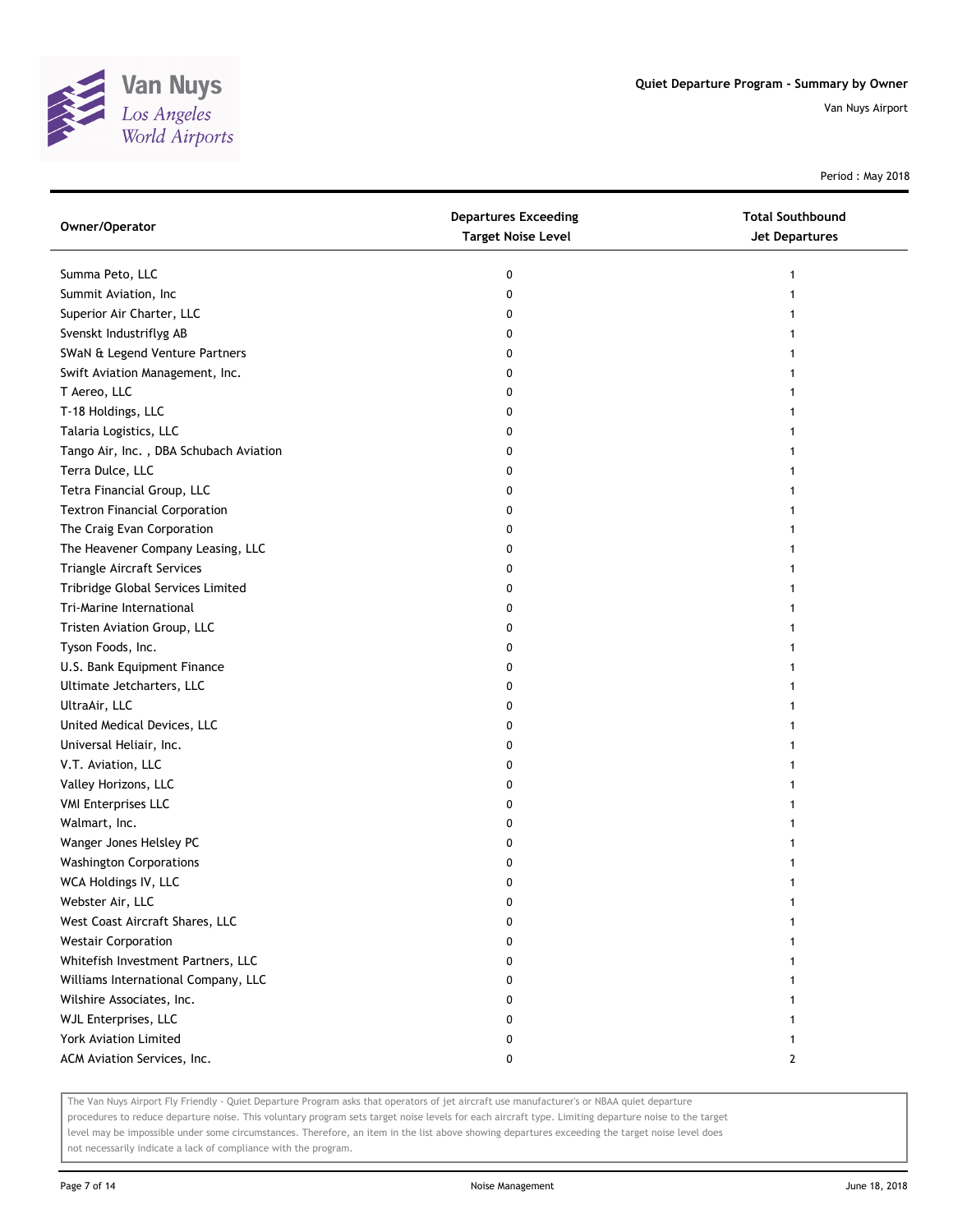

Period : May 2018

| Owner/Operator                           | <b>Departures Exceeding</b><br><b>Target Noise Level</b> | <b>Total Southbound</b><br>Jet Departures |
|------------------------------------------|----------------------------------------------------------|-------------------------------------------|
| Advanced Air, LLC                        | 0                                                        | $\mathbf{2}$                              |
| Aero Air, LLC                            | 0                                                        | $\overline{2}$                            |
| Air Finance Corporation                  | 0                                                        | 2                                         |
| Air Rutter International                 | 0                                                        | 2                                         |
| Air Service Brokerage, LLC               | 0                                                        | 2                                         |
| Ambrose Corporation                      | 0                                                        | 2                                         |
| <b>AOSky Corporation</b>                 | 0                                                        | 2                                         |
| A-Ron Resources, LLC                     | 0                                                        | 2                                         |
| Banc of America Leasing & Capital, LLC   | 0                                                        | 2                                         |
| Banco Daycoval, SA                       | 0                                                        | 2                                         |
| Beach Air II, LLC                        | 0                                                        | $\mathbf{2}$                              |
| Beverly Hills Exotic Collection, LLC     | 0                                                        | 2                                         |
| <b>Blue Horizon Holdings LLC</b>         | 0                                                        | 2                                         |
| Bopper Airways, LLC                      | 0                                                        | 2                                         |
| British Creek Air, LLC                   | 0                                                        | 2                                         |
| C C Industries, Inc.                     | 0                                                        | $\mathbf{2}$                              |
| Caesars Entertainment Operating Co., Inc | 0                                                        | 2                                         |
| Capital City Jet Center, Inc.            | 0                                                        | 2                                         |
| Cavendish Investing, Ltd.                | 0                                                        | 2                                         |
| CFNS Inc.                                | 0                                                        | 2                                         |
| Club Jet                                 | 0                                                        | $\overline{2}$                            |
| Cohen Aviation Leasing, LLC              | 0                                                        | 2                                         |
| Corporate Air LLC                        | 0                                                        | 2                                         |
| CTP Aviation, LLC                        | 0                                                        | 2                                         |
| Delta Private Jets                       | 0                                                        | 2                                         |
| Demeter Harvest Corp.                    | 0                                                        | 2                                         |
| Elefan, LLC                              | 0                                                        | 2                                         |
| Era Helicopters LLC                      | 0                                                        | 2                                         |
| Erin Air, Inc.                           | 0                                                        | 2                                         |
| ExcelAire, LLC                           | 0                                                        | 2                                         |
| Exclusive Jets, LLC                      | 0                                                        | $\mathbf{2}$                              |
| Execuflight, Inc.                        | 0                                                        | $\mathbf{2}$                              |
| Falcon 900, LLC                          | 0                                                        | 2                                         |
| Falcon Aviation Ltd., Co.                | 0                                                        | 2                                         |
| Flightworks, LLC                         | 0                                                        | 2                                         |
| Fly Eagle, LLC                           | 0                                                        | $\mathbf{2}$                              |
| Flyteme Aviation, LLC                    | 0                                                        | $\mathbf{2}$                              |
| Friedkin Aviation, Inc.                  | 0                                                        | 2                                         |
| Global Aviation, Inc.                    | 0                                                        | $\mathbf{2}$                              |
| Grancor Aviation Inc.                    | 0                                                        | $\mathbf{2}$                              |
| Great Planes Industries, LLC             | 0                                                        | $\mathbf{2}$                              |

The Van Nuys Airport Fly Friendly - Quiet Departure Program asks that operators of jet aircraft use manufacturer's or NBAA quiet departure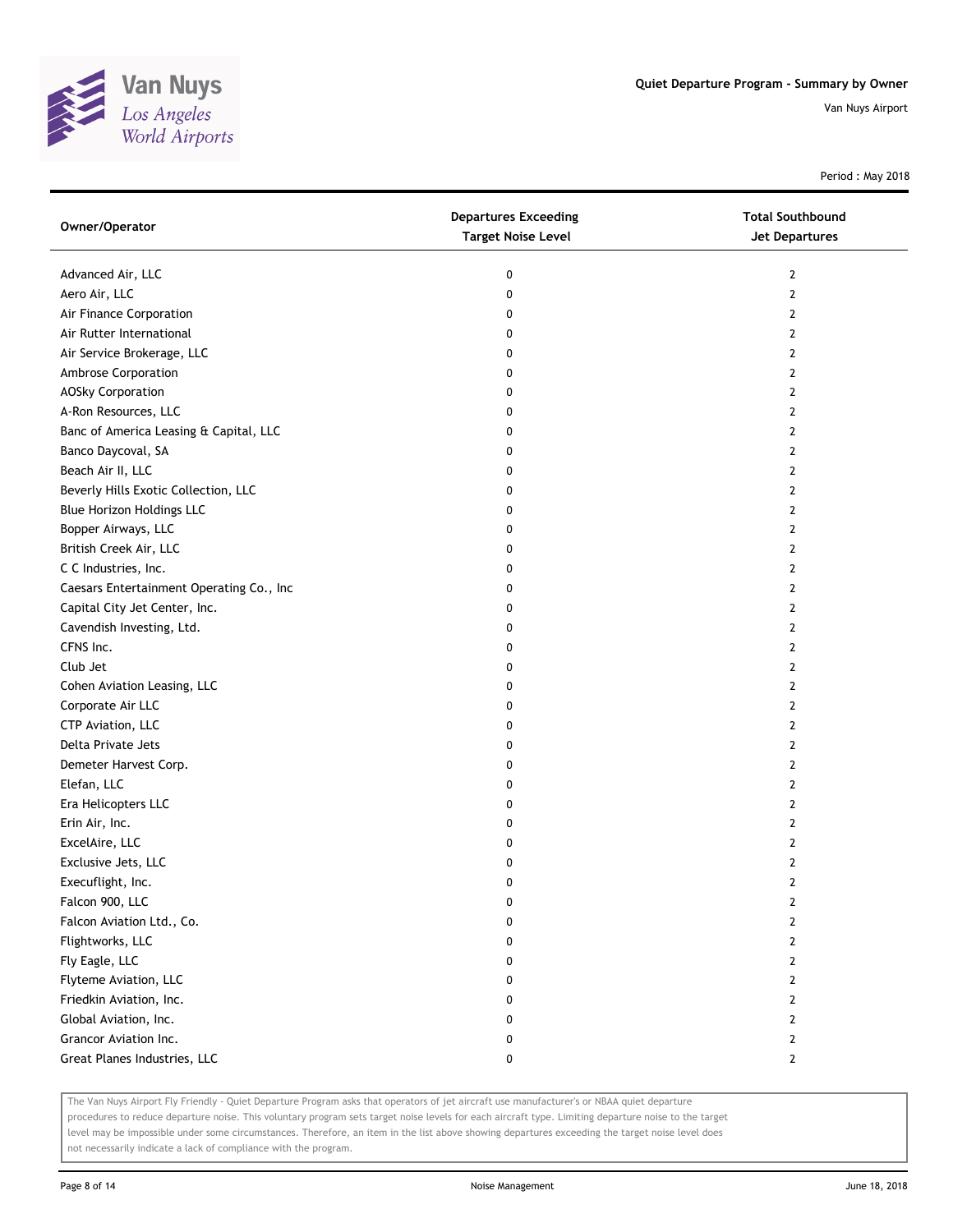

Period : May 2018

| Owner/Operator                      | <b>Departures Exceeding</b><br><b>Target Noise Level</b> | <b>Total Southbound</b><br>Jet Departures |
|-------------------------------------|----------------------------------------------------------|-------------------------------------------|
| <b>Guthy-Renker Corporation</b>     | 0                                                        | 2                                         |
| Harland Clarke Aviation, LLC        | 0                                                        | 2                                         |
| Hill Aircraft & Leasing Corporation | 0                                                        | 2                                         |
| Ivanhoe Capital Aviation, LLC       | 0                                                        | 2                                         |
| JES Aircraft Services, Inc.         | 0                                                        | 2                                         |
| Jet Engine Technology Corporation   | 0                                                        | 2                                         |
| Jet Source Charter, Inc.            | 0                                                        | 2                                         |
| JetSelect Aviation, LLC             | 0                                                        | 2                                         |
| Jhonlin Air Transport PT            | 0                                                        | 2                                         |
| Joseph Jingoli & Son, Inc.          | 0                                                        | 2                                         |
| Key, Charles B.                     | 0                                                        | 2                                         |
| Keystone Foods Corporation          | 0                                                        | 2                                         |
| KIRRA AIRCRAFT LEASING TRUST NO 1   | 0                                                        | 2                                         |
| Langham Developments, LLC           | 0                                                        | 2                                         |
| Lewis Energy Group, LP              | 0                                                        | 2                                         |
| Malibu Consulting, Ltd.             | 0                                                        | 2                                         |
| Mannco, LLC                         | 0                                                        | 2                                         |
| McDonald Aviation, LLC              | 0                                                        | 2                                         |
| McLeod Properties Fontana, LLC      | 0                                                        | 2                                         |
| MP Aviation, LLC                    | 0                                                        | 2                                         |
| N552ME, LLC                         | 0                                                        | 2                                         |
| NantWorks, LLC                      | 0                                                        | 2                                         |
| NicholasAir                         | 0                                                        | 2                                         |
| Niros Aviation, Inc.                | 0                                                        | 2                                         |
| Odysseus, LLC                       | 0                                                        | 2                                         |
| Pacific Coast Jet Charter, Inc.     | 0                                                        | 2                                         |
| Paragon Executive Charter           | 0                                                        | 2                                         |
| Pilgrim Air, LLC                    | 0                                                        | 2                                         |
| Professional Jet, Inc.              | 0                                                        | 2                                         |
| PTJ Associates, LLC                 | 0                                                        | 2                                         |
| <b>Qatar Executive</b>              | 0                                                        | 2                                         |
| Rancho Pacific Holdings, LLC        | 0                                                        | 2                                         |
| Sentient Flight Group, LLC          | 0                                                        | 2                                         |
| Shally Enterprises, LLC             | 0                                                        | 2                                         |
| SIEBEL JAMES A                      | 0                                                        | 2                                         |
| Sierra Papa, Inc.                   | 0                                                        | 2                                         |
| Silicon Valley Express, Inc.        | 0                                                        | $\overline{2}$                            |
| Sky River Consulting, LLC           | 0                                                        | 2                                         |
| <b>Starjet Leasing Group LLC</b>    | 0                                                        | $\overline{2}$                            |
| Sterling Aviation, Inc.             | 0                                                        | $\mathbf{2}$                              |
| Tango Air, Inc.                     | 0                                                        | $\mathbf{2}$                              |

The Van Nuys Airport Fly Friendly - Quiet Departure Program asks that operators of jet aircraft use manufacturer's or NBAA quiet departure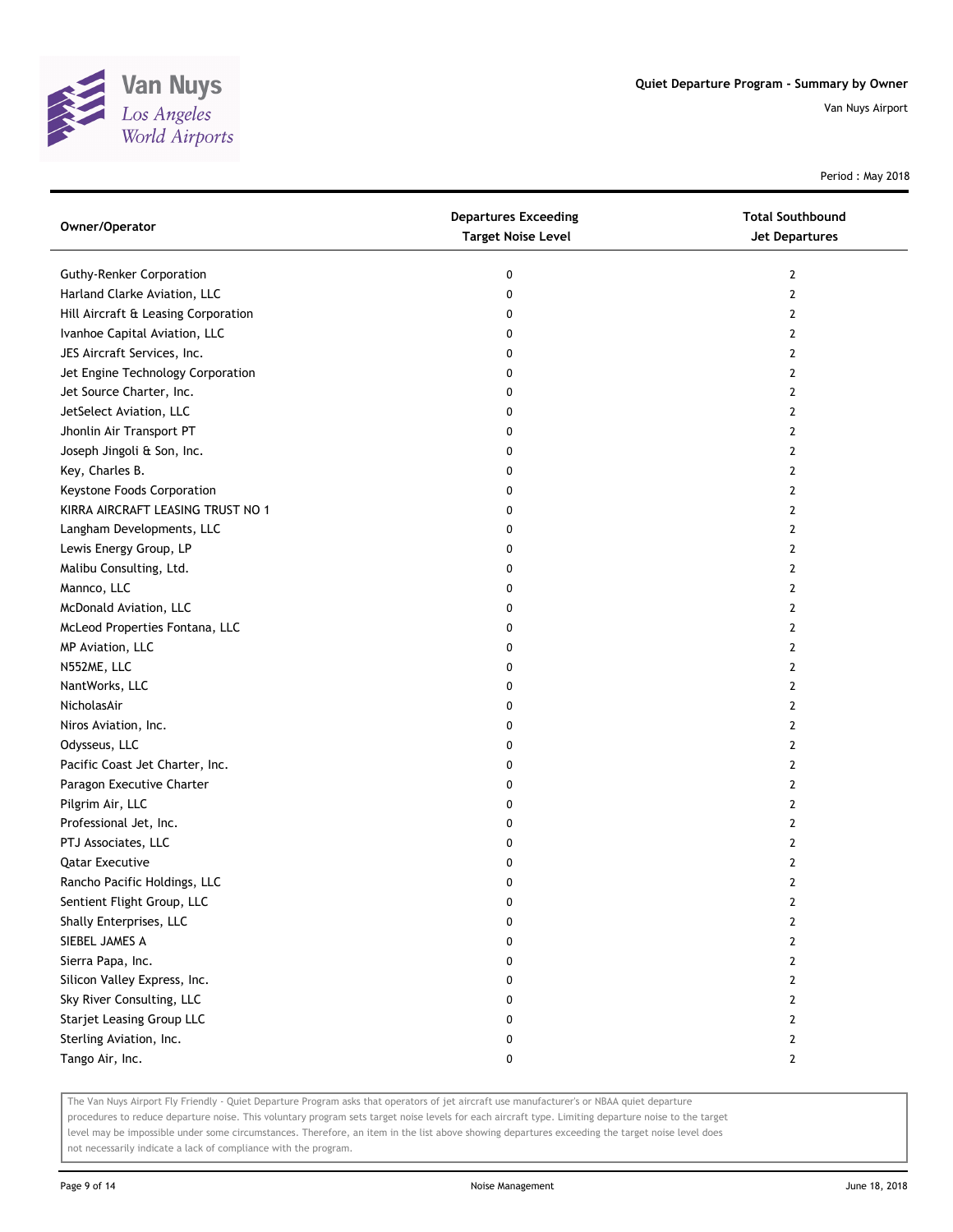

Period : May 2018

| Owner/Operator                                  | <b>Departures Exceeding</b><br><b>Target Noise Level</b> | <b>Total Southbound</b><br>Jet Departures |
|-------------------------------------------------|----------------------------------------------------------|-------------------------------------------|
| Textron Aviation, Inc.                          | 0                                                        | 2                                         |
| <b>TFT Aviation</b>                             | 0                                                        | 2                                         |
| Three Eighteen Three Hundred, LLC               | 0                                                        | 2                                         |
| Trijet Aviation Management, LLC                 | 0                                                        | 2                                         |
| TrooperAir LLC                                  | 0                                                        | 2                                         |
| TVPX Aircraft Solutions, Inc.                   | 0                                                        | 2                                         |
| Ultra-Lux Jets, Inc.                            | 0                                                        | 2                                         |
| Varsity Aviation II, LLC                        | 0                                                        | 2                                         |
| West Coast Charters, LLC                        | 0                                                        | 2                                         |
| Westfield Aviation, Inc. Pty. Ltd.              | 0                                                        | 2                                         |
| Woody in the Sky with Diamonds, LLC             | 0                                                        | 2                                         |
| Worldwide Aircraft Holdings, LLC                | 0                                                        | 2                                         |
| 199ML, LLC                                      | 0                                                        | 3                                         |
| ACM Aviation, Inc                               | 0                                                        | 3                                         |
| Air Canada Jetz                                 | 0                                                        | 3                                         |
| Allen Lund Company, Inc.                        | 0                                                        | 3                                         |
| ATI Jet, Inc.                                   | 0                                                        | 3                                         |
| Avalon Capital Group, LLC                       | 0                                                        | 3                                         |
| Aviation Consultants, Inc.                      | 0                                                        | 3                                         |
| Aviation Leasing Company, LLC                   | 0                                                        | 3                                         |
| Aviation Services, LLC                          | 0                                                        | 3                                         |
| BH Aviation, Ltd.                               | 0                                                        | 3                                         |
| Blue Spruce Capital Corp.                       | 0                                                        | 3                                         |
| <b>Chevron Aviation Services</b>                | 0                                                        | 3                                         |
| CI Jets                                         | 0                                                        | 3                                         |
| Cove Aviation Partners, LLC                     | 0                                                        | 3                                         |
| Diamond Aviation                                | 0                                                        | 3                                         |
| Energia Creadora, SA de CV                      | 0                                                        | 3                                         |
| Flexjets                                        | 0                                                        | 3                                         |
| Guthy-Renker Aviation, LLC                      | 0                                                        | 3                                         |
| Hawker RC 23, LLC                               | 0                                                        | 3                                         |
| Helair Holdings, LLC                            | 0                                                        | 3                                         |
| Henry Air, LLC                                  | 0                                                        | 3                                         |
| Kalitta Charters, LLC                           | 0                                                        | 3                                         |
| KJC Asset Management, LLC                       | 0                                                        | 3                                         |
| Landmark Aviation Aircraft Management & Charter | 0                                                        | 3                                         |
| Macair, Inc.                                    | 0                                                        | 3                                         |
| Mach One Air Charters, Inc.                     | 0                                                        | 3                                         |
| Meridian Air Charter                            | 0                                                        | 3                                         |
| Meruelo Group, LLC                              | 0                                                        | 3                                         |
| Michigan Appearances, LLC                       | 0                                                        | 3                                         |

The Van Nuys Airport Fly Friendly - Quiet Departure Program asks that operators of jet aircraft use manufacturer's or NBAA quiet departure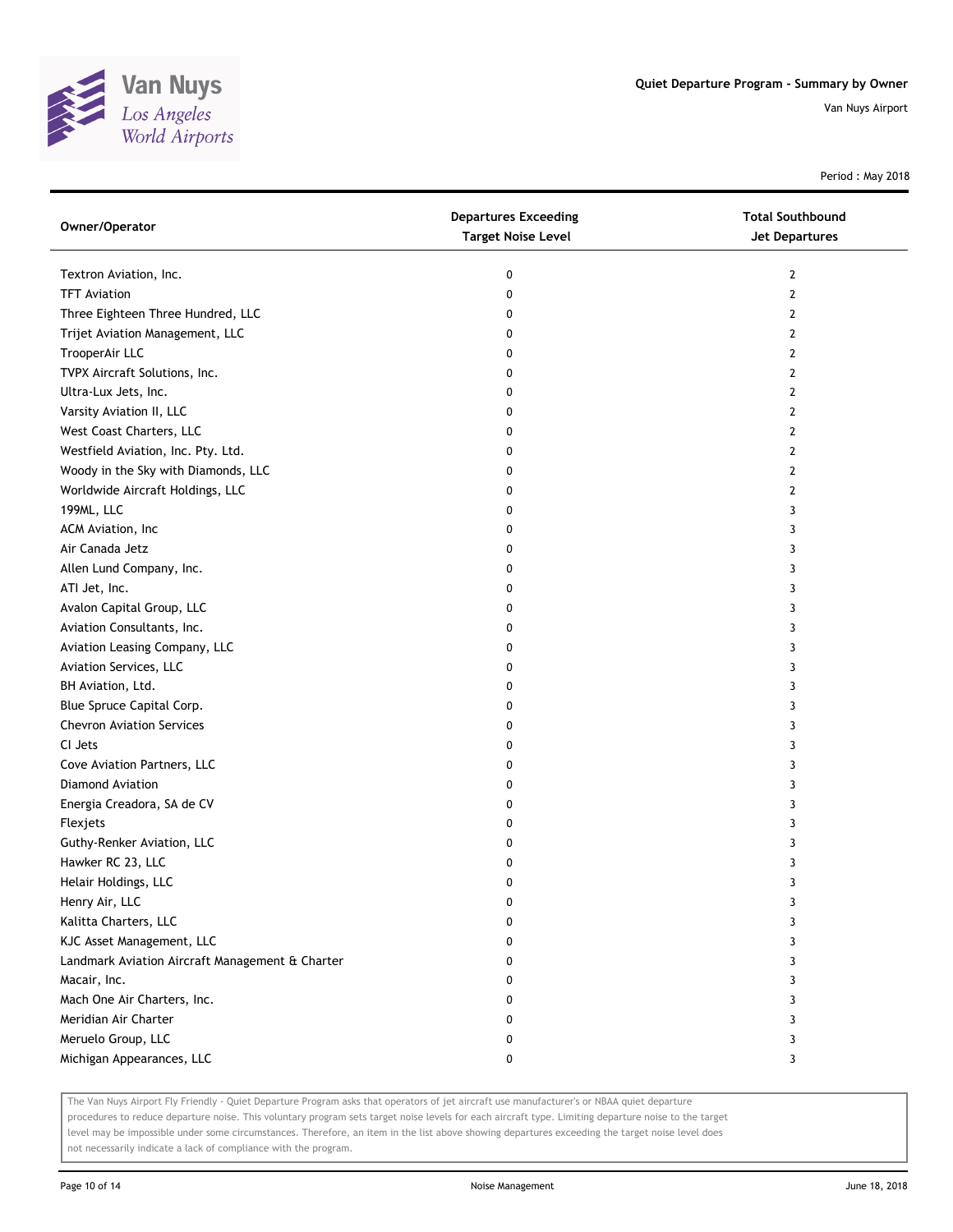

Period : May 2018

| Owner/Operator                        | <b>Departures Exceeding</b><br><b>Target Noise Level</b> | <b>Total Southbound</b><br>Jet Departures |
|---------------------------------------|----------------------------------------------------------|-------------------------------------------|
| Mike Post Productions, Inc.           | 0                                                        | 3                                         |
| Million Air - Dallas                  | 0                                                        | 3                                         |
| N36MU, LLC                            | 0                                                        | 3                                         |
| Newport Equities, LLC                 | 0                                                        | 3                                         |
| PHD Interplanetary, LLC               | 0                                                        | 3                                         |
| Pinnacle Aviation, Inc.               | 0                                                        | 3                                         |
| PMC Global, Inc.                      | 0                                                        | 3                                         |
| RMR Capital Aviation, LLC             | 0                                                        | 3                                         |
| Sands Aviation, LLC                   | 0                                                        | 3                                         |
| Scott, D. Gregory                     | 0                                                        | 3                                         |
| Sky Trek Aviation, Inc.               | 0                                                        | 3                                         |
| Tierra Dulce, LLC                     | 0                                                        | 3                                         |
| TriPacific Managers, Inc.             | 0                                                        | 3                                         |
| Turnberry Management III, Inc.        | 0                                                        | 3                                         |
| 1st Avenue TJC, LLC                   | 0                                                        | 4                                         |
| ACI Jet                               | 0                                                        |                                           |
| Air 7, LLC                            | 0                                                        |                                           |
| Ava Air, LLC                          | 0                                                        | 4                                         |
| Business Jet Managers, Inc.           | 0                                                        | 4                                         |
| Central Management Services II LLC    | 0                                                        | 4                                         |
| Cloud Nine Aviation, LLC              | 0                                                        |                                           |
| <b>East Holdings Limited</b>          | 0                                                        |                                           |
| Executive Airlines, SL                | 0                                                        |                                           |
| GreenEagles, LLC                      | 0                                                        |                                           |
| Headington Oil Company                | 0                                                        |                                           |
| Jet Linx Aviation, LLC                | 0                                                        |                                           |
| Jet Set Aircraft, Inc.                | 0                                                        |                                           |
| Journey Aviation, LLC                 | 0                                                        | 4                                         |
| <b>KACALP Flight Operations</b>       | 0                                                        |                                           |
| L & G Aviation, LLC                   | 0                                                        |                                           |
| Las Vegas Jet, LLC                    | 0                                                        |                                           |
| Moelis & Company Manager, LLC         | 0                                                        |                                           |
| Pacific Coast Jet, LLC                | U                                                        |                                           |
| People's Choice Consulting, LLC       | 0                                                        |                                           |
| Prime Jet US, LLC                     | 0                                                        |                                           |
| Rainbow Aviation, Ltd.                | 0                                                        |                                           |
| Red Wing Aeroplane Co., LLC           | 0                                                        |                                           |
| Thornburg Investment Management, Inc. | 0                                                        |                                           |
| TPG Capital, LP                       | 0                                                        |                                           |
| Trans-Pacific Air Charter, LLC        | 0                                                        |                                           |
| <b>Tull Family Trust</b>              | 0                                                        | 4                                         |

The Van Nuys Airport Fly Friendly - Quiet Departure Program asks that operators of jet aircraft use manufacturer's or NBAA quiet departure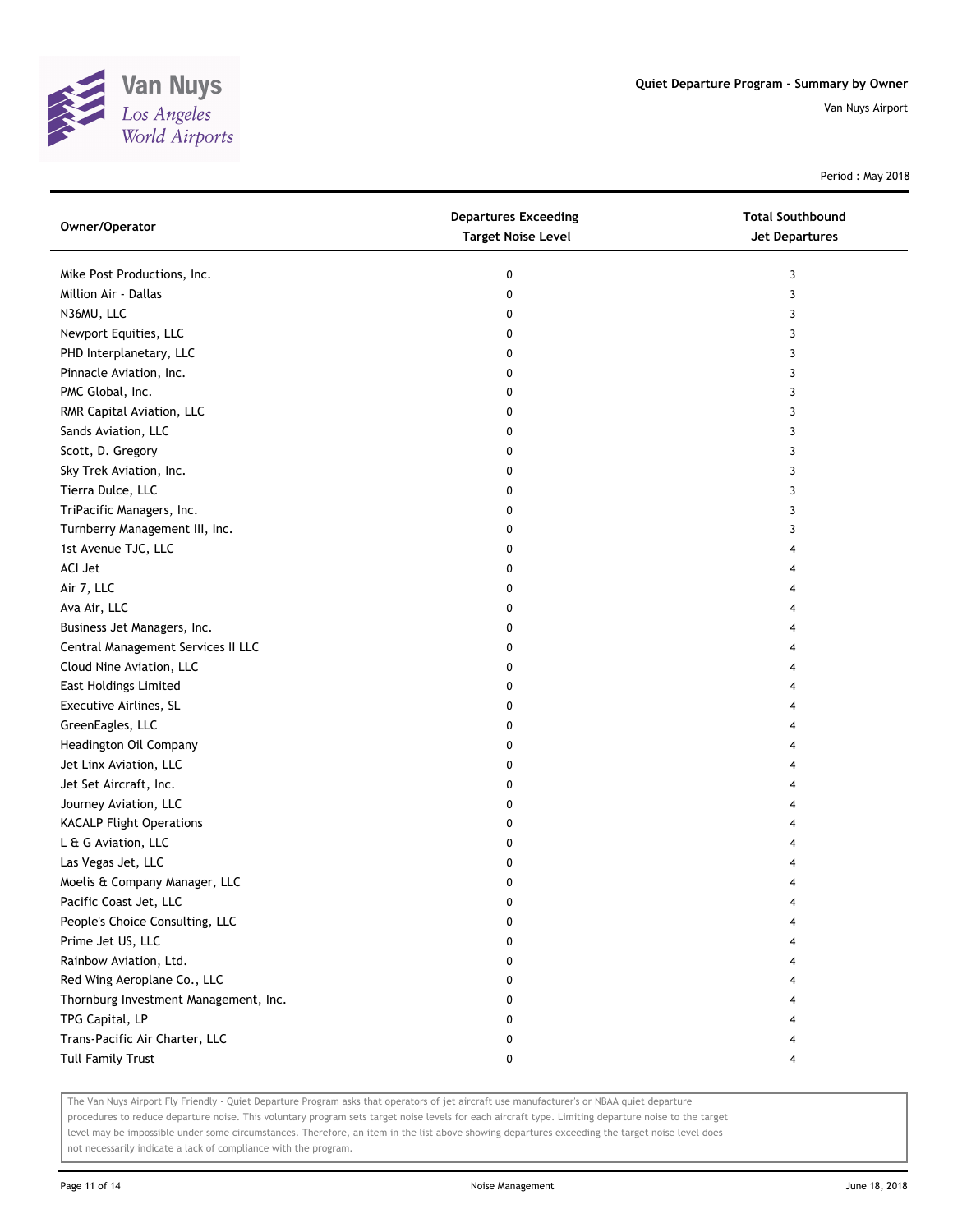

Period : May 2018

| Owner/Operator                            | <b>Departures Exceeding</b><br><b>Target Noise Level</b> | <b>Total Southbound</b><br>Jet Departures |
|-------------------------------------------|----------------------------------------------------------|-------------------------------------------|
| VLJ HA-420, LLC                           | 0                                                        | 4                                         |
| AbbVie US, LLC                            | 0                                                        | 5                                         |
| Blue Sky 45, LLC                          | 0                                                        | 5                                         |
| Caesars Entertainment Operating Co., Inc. | 0                                                        | 5                                         |
| Dumont Jets                               | 0                                                        | 5                                         |
| Executive Jet Management                  | 0                                                        | 5                                         |
| Flexjet, LLC                              | 0                                                        | 5                                         |
| Globaljet NA, LLC                         | 0                                                        | 5                                         |
| Irongate Air, LLC                         | 0                                                        | 5                                         |
| Jet Aviation Flight Services              | 0                                                        | 5                                         |
| LNW Consulting, LLC                       | 0                                                        | 5                                         |
| Lyon Aviation                             | 0                                                        | 5                                         |
| <b>MB Airways</b>                         | 0                                                        | 5                                         |
| NMH Aviation, Inc.                        | 0                                                        | 5                                         |
| <b>NVJETS</b>                             | 0                                                        | 5                                         |
| Park Air, LLC                             | 0                                                        | 5                                         |
| Perfect Agreements Leasing, Inc.          | 0                                                        | 5                                         |
| Platinum Equity, LLC                      | 0                                                        | 5                                         |
| Presidential Aviation, Inc.               | 0                                                        | 5                                         |
| Red.com                                   | 0                                                        | 5                                         |
| Scottsdale Hangar One, LLC                | 0                                                        | 5                                         |
| SK Aviation Partners, LLC                 | 0                                                        | 5                                         |
| SLFJR Holdings, LLC                       | 0                                                        | 5                                         |
| Superior Transportation Associates, Inc.  | 0                                                        | 5                                         |
| <b>UNKNOWN</b>                            | 0                                                        | 5                                         |
| Wilmington Trust Company                  | 0                                                        | 5                                         |
| Air Kaitar, LLC                           | 0                                                        | 6                                         |
| Andrew Bettis Aviation                    | 0                                                        | 6                                         |
| Idemo, LLC                                | 0                                                        | 6                                         |
| Oakmont Corporation                       | 0                                                        | 6                                         |
| Paragon Airways                           | 0                                                        | 6                                         |
| RSH Consulting, LLC                       | 0                                                        | 6                                         |
| Watch Hill Capital, LLC                   | 0                                                        | 6                                         |
| Westman Development, LLC                  | 0                                                        | 6                                         |
| <b>AVJET Corporation</b>                  | 0                                                        | $\overline{7}$                            |
| Ithaka Charter, LLC                       | 0                                                        | 7                                         |
| Jet Aviation Business Jets                | 0                                                        | $\overline{7}$                            |
| Keystone Aviation, LLC                    | 0                                                        | 7                                         |
| Leonard Green & Partners, L.P.            | 0                                                        | 7                                         |
| MC Group                                  | 0                                                        | $\overline{7}$                            |
| Millbrook Air                             | 0                                                        | $\overline{7}$                            |

The Van Nuys Airport Fly Friendly - Quiet Departure Program asks that operators of jet aircraft use manufacturer's or NBAA quiet departure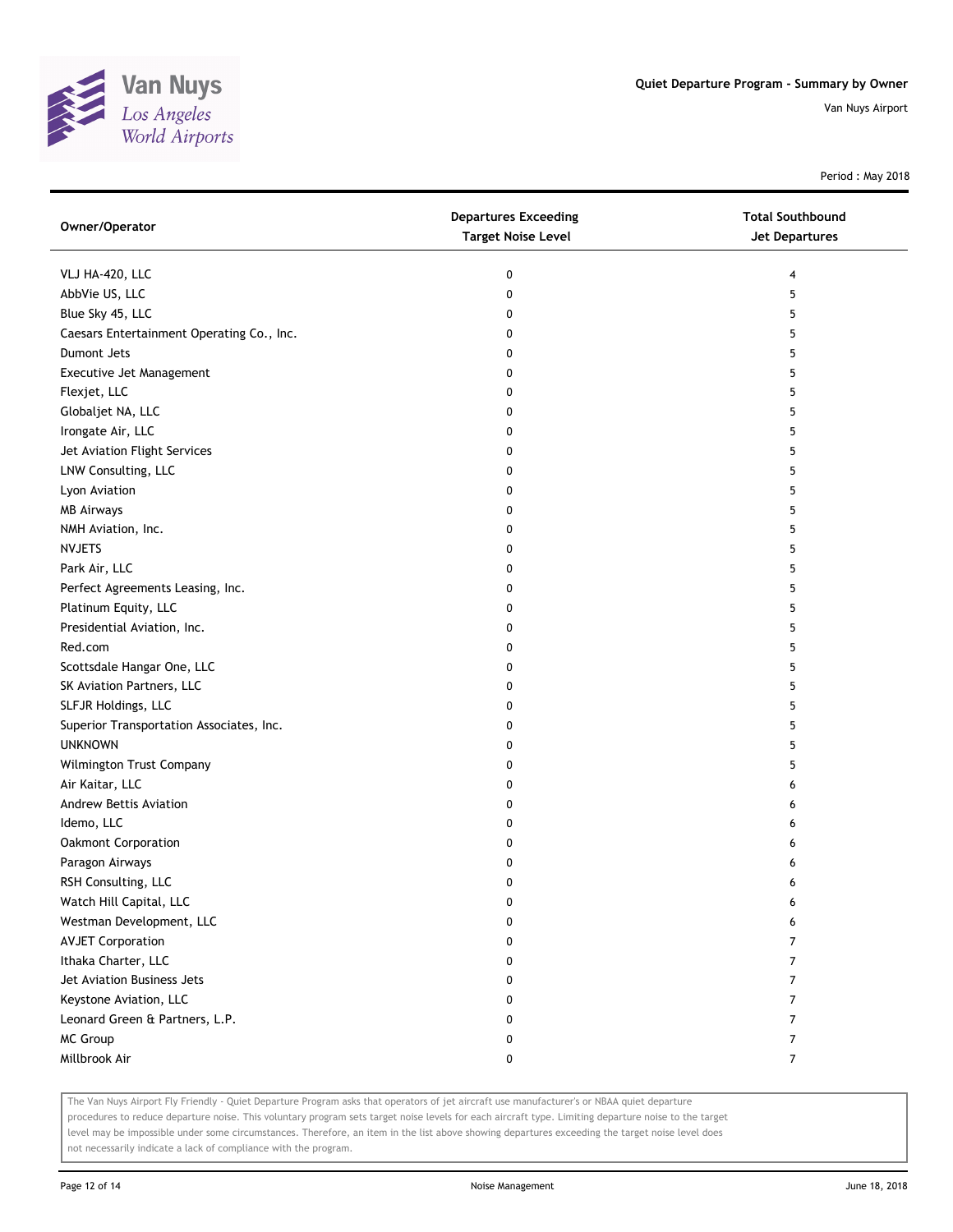

Period : May 2018

| Owner/Operator                              | <b>Departures Exceeding</b><br><b>Target Noise Level</b> | <b>Total Southbound</b><br><b>Jet Departures</b> |
|---------------------------------------------|----------------------------------------------------------|--------------------------------------------------|
| Paragon Transport Management, LLC           | 0                                                        | 7                                                |
| Paramount Pictures Corporation              | 0                                                        | 7                                                |
| Penske Jet, Inc.                            | 0                                                        | 7                                                |
| RAIR Air, LLC                               | 0                                                        | 7                                                |
| Tutor-Saliba Corporation                    | 0                                                        | 7                                                |
| Bank of Utah                                | 0                                                        | 8                                                |
| C.C. Calzone, LLC                           | 0                                                        | 8                                                |
| CTP Holdings, Inc.                          | 0                                                        | 8                                                |
| Desert Jet, LLC                             | 0                                                        | 8                                                |
| ESK One, LLC                                | 0                                                        | 8                                                |
| <b>Flight Options</b>                       | 0                                                        | 8                                                |
| Leonard Green & Partners, LLC               | 0                                                        | 8                                                |
| Prime Jet, LLC                              | 0                                                        | 8                                                |
| VistaJet Limited                            | 0                                                        | 8                                                |
| Air Lease Corporation                       | 0                                                        | 9                                                |
| Corporate Flight International              | 0                                                        | 9                                                |
| <b>Gama Aviation</b>                        | 0                                                        | 9                                                |
| Gama Aviation Signature Aircraft Management | 0                                                        | 9                                                |
| Jet Ready                                   | 0                                                        | 9                                                |
| Leveled Wings, LLC                          | 0                                                        | 9                                                |
| Starjet, Inc.                               | 0                                                        | 9                                                |
| <b>MGM Resorts International</b>            | 0                                                        | 10                                               |
| Talon Air, Inc.                             | 0                                                        | 10                                               |
| Mountain Aviation, Inc.                     | 0                                                        | 11                                               |
| Space Exploration Technologies, Corp.       | 0                                                        | 11                                               |
| Windsor Jet Management                      | 0                                                        | 11                                               |
| Hollister Aviation, LLC                     | 0                                                        | 12                                               |
| Regency Air, LLC                            | 0                                                        | 12                                               |
| Executive Jet Management, Inc.              | 0                                                        | 15                                               |
| Jet Aviation Flight Services, Inc.          | 0                                                        | 15                                               |
| <b>Cirrus Aviation Services</b>             | 0                                                        | 16                                               |
| Global Jet Capital                          | 0                                                        | 17                                               |
| Mountain Aviation, Inc                      | U                                                        | 19                                               |
| Latitude 33 Aviation, LLC                   | 0                                                        | 20                                               |
| <b>STA Jets</b>                             | 0                                                        | 22                                               |
| XCEL Jet Management, Inc.                   | 0                                                        | 23                                               |
| <b>Wonderful Citrus Aviation</b>            | 0                                                        | 27                                               |
| Sun Air Jets, LLC                           | 0                                                        | 28                                               |
| Trans-Exec Air Service, Inc.                | 0                                                        | 28                                               |
| Dreamline Aviation, LLC                     | 0                                                        | 38                                               |
| Worldwide Jet Charter, Inc.                 | 0                                                        | 39                                               |

The Van Nuys Airport Fly Friendly - Quiet Departure Program asks that operators of jet aircraft use manufacturer's or NBAA quiet departure